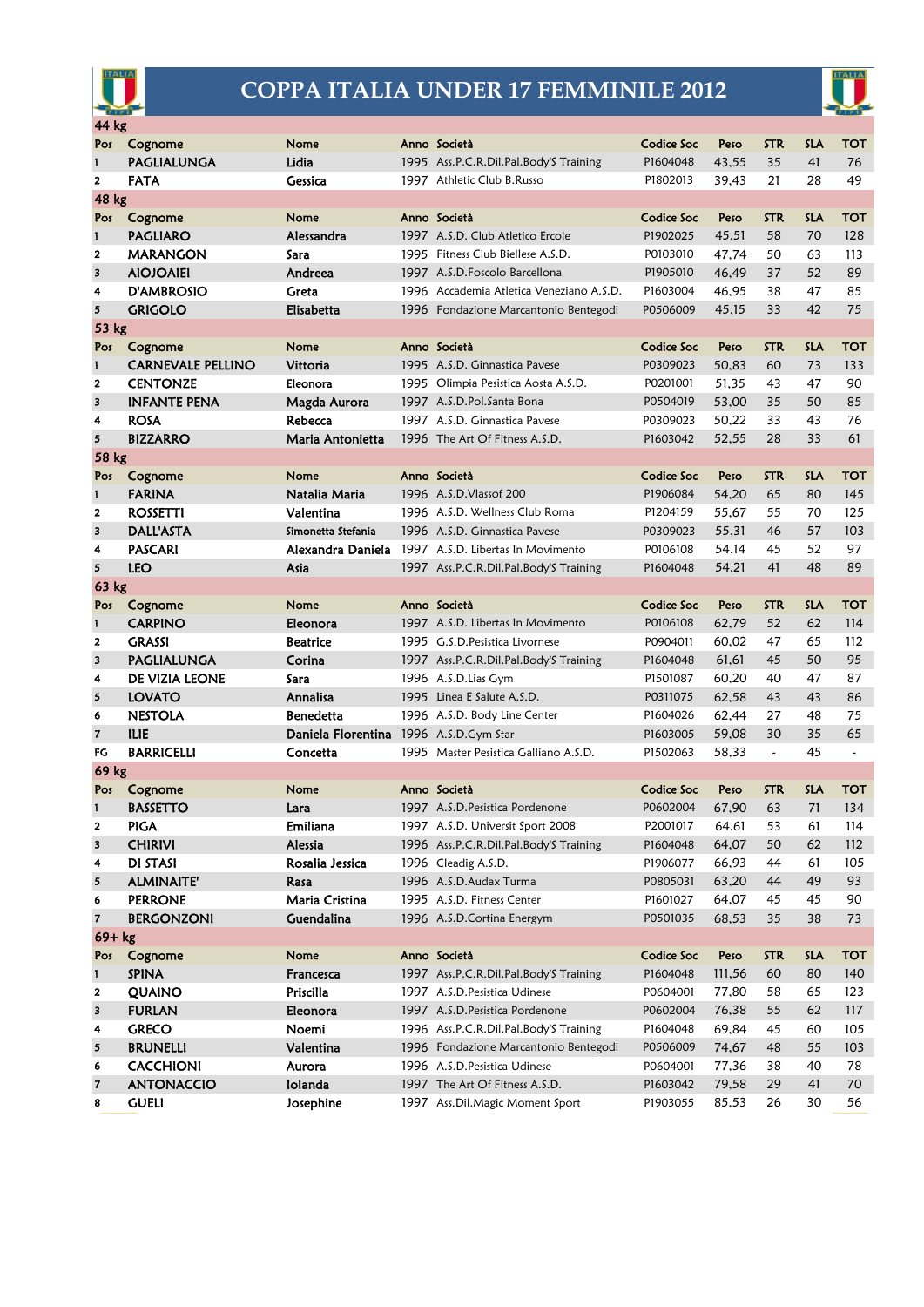

## **COPPA ITALIA UNDER 17 MASCHILE 2012**



| <b>COLORED AND</b><br><b>CALIFACT</b><br><b>50 kg</b> |                          |                  |  |                                          |                   |       |                       |                  |                          |
|-------------------------------------------------------|--------------------------|------------------|--|------------------------------------------|-------------------|-------|-----------------------|------------------|--------------------------|
|                                                       |                          |                  |  |                                          |                   |       |                       |                  |                          |
| Pos                                                   | Cognome<br><b>ARCARA</b> | Nome<br>Fabio    |  | Anno Società                             | Codice Soc        | Peso  | <b>STR</b>            | <b>SLA</b><br>85 | <b>TOT</b><br>156        |
| 1                                                     |                          |                  |  | 1997 A.C.S.D.In Mare                     | P1906076          | 49,64 | 71                    |                  |                          |
| $\overline{\mathbf{2}}$                               | <b>CALABRESE</b>         | <b>Daniele</b>   |  | 1996 A.S.D.Club Ginnastica Pesi          | P1907018          | 49,09 | 32                    | 50               | 82                       |
| 3                                                     | <b>LEO</b>               | <b>Emanuele</b>  |  | 1997 Ass.P.C.R.Dil.Pal.Body'S Training   | P1604048          | 42,53 | 33                    | 43               | 76                       |
| 4                                                     | <b>MAYER</b>             | Roberto Gabriel  |  | 1997 A.S.D. Club Atletico Ercole         | P1902025          | 41,48 | 26                    | 26               | 52                       |
|                                                       | <b>56 kg</b>             |                  |  |                                          |                   |       |                       |                  |                          |
| Pos                                                   | Cognome                  | Nome             |  | Anno Società                             | Codice Soc        | Peso  | <b>STR</b>            | <b>SLA</b>       | TOT                      |
| $\mathbf{1}$                                          | <b>MENEGUZZO</b>         | Marco            |  | 1996 A.P.D. Lotta Pesi Umberto I 1875 Vi | P0507012          | 54,99 | 62                    | 82               | 144                      |
| $\mathbf{2}$                                          | <b>MOISELLO</b>          | Paolo            |  | 1996 A.S.D. Ginnastica Pavese            | P0309023          | 55,09 | 60                    | 80               | 140                      |
| 3                                                     | <b>PALADINI</b>          | <b>Ezechiele</b> |  | 1996 Ass.P.C.R.Dil.Pal.Body'S Training   | P1604048          | 53.43 | 60                    | 75               | 135                      |
| 4                                                     | <b>CARELLA</b>           | Antonio          |  | 1996 A.S.D. Fitness Center               | P1601027          | 55,99 | 35                    | 55               | 90                       |
| 5                                                     | <b>PROFIR</b>            | <b>Nicolae</b>   |  | 1995 A.S.D.Pol.Santa Bona                | P0504019          | 51,83 | 32                    | 45               | 77                       |
| 6                                                     | <b>BERTAZZI</b>          | Valerio          |  | 1997 A.S.D.S.G. La Patria 1879           | P0804025          | 51,25 | 32                    | 40               | 72                       |
| 62 kg                                                 |                          |                  |  |                                          |                   |       |                       |                  |                          |
| Pos                                                   | Cognome                  | Nome             |  | Anno Società                             | <b>Codice Soc</b> | Peso  | <b>STR</b>            | <b>SLA</b>       | <b>TOT</b>               |
| $\mathbf{1}$                                          | <b>PECE</b>              | Alessio          |  | 1995 A.S.D.Osca                          | P1401002          | 61,78 | 85                    | 105              | 190                      |
| 2                                                     | <b>DE MARCO</b>          | Riccardo         |  | 1995 A.S.D.Pesistica Pordenone           | P0602004          | 61,27 | 89                    | 95               | 184                      |
| 3                                                     | TRANI                    | Francesco        |  | 1995 A.S.D.Gymnasium                     | P1605006          | 61,22 | 75                    | 90               | 165                      |
| 4                                                     | <b>CELLI</b>             | Stefano          |  | 1996 A.S.D.Maxima Sport                  | P0905020          | 59,55 | 67                    | 83               | 150                      |
| 5                                                     | <b>MARZULLO</b>          | Andrea           |  | 1996 A.P.D.Jogging                       | P1906030          | 59,43 | 70                    | 76               | 146                      |
| 6                                                     | <b>BATTAGLIA</b>         | Giorgio          |  | 1997 A.S.D.Club Ginnastica Pesi          | P1907018          | 60,14 | 66                    | 70               | 136                      |
| $\overline{\mathbf{z}}$                               | TULIPANO                 | Nicola           |  | 1997 Royal Gym A.S.D.                    | P1502061          | 60,31 | 55                    | 80               | 135                      |
| 8                                                     | <b>GAGLIARDI</b>         | Giuseppe         |  | 1997 A.S.D. Club Atletico Ercole         | P1902025          | 59,55 | 62                    | 70               | 132                      |
| 9                                                     | <b>CIGNETTI</b>          | Jacopo           |  | 1995 Olimpia Pesistica Aosta A.S.D.      | P0201001          | 60,58 | 59                    | 72               | 131                      |
| 10                                                    | <b>FARTADE</b>           | Lucian Andrei    |  | 1995 Polisportiva Carignano A.S.D.       | P0106093          | 60,53 | 53                    | 69               | 122                      |
| $\mathbf{11}$                                         | <b>BINGIONI</b>          | Loris            |  | 1995 A.S.D. Pesistica Abbiatense         | P0308010          | 61,49 | 50                    | 70               | 120                      |
| 12                                                    | <b>COPPOLA</b>           | Filippo          |  | 1996 S.G.S.D. Spes Mestre                | P0505005          | 61,80 | 45                    | 60               | 105                      |
| 13                                                    | <b>DE ROSA</b>           | Giacomo          |  | 1997 A.S.D. Popeye Club                  | P1701012          | 60,30 | 40                    | 60               | 100                      |
| 14                                                    | <b>BIANCHI</b>           | Edoardo          |  | 1997 A.S.D. Center Line                  | P1204236          | 60,93 | 45                    | 53               | 98                       |
| 15                                                    | <b>COSTACHE</b>          | Ionut Claudio    |  | 1997 A.S.D. Scuola Sport                 | P1902069          | 61,14 | 40                    | 50               | 90                       |
| 16                                                    | <b>BARBARITO</b>         | Salvatore        |  | 1997 A.S.D. Popeye Club                  | P1701012          | 60,64 | 38                    | 48               | 86                       |
| 17                                                    | GUELI                    | <b>Nicolas</b>   |  | 1996 Vitality Club A.S.D. Di Pes.E.C.F.  | P0108009          | 58,82 | 35                    | 50               | 85                       |
| 18                                                    | <b>GIORDANO</b>          | <b>Bruno</b>     |  | 1997 A.S.D. Popeye Club                  | P1701012          | 59,85 | 35                    | 45               | 80                       |
| 19                                                    | <b>GIANNILIVIGNI</b>     | <b>Biagio</b>    |  | 1995 A.S.D. Europesistica                | P1906068          | 61,12 | 30                    | 26               | 56                       |
| <b>69 kg</b>                                          |                          |                  |  |                                          |                   |       |                       |                  |                          |
| Pos                                                   | Cognome                  | Nome             |  | Anno Società                             | Codice Soc        | Peso  | <b>STR</b>            | <b>SLA</b>       | TOT                      |
| $\mathbf{I}$                                          | <b>FACIANO</b>           | Samuele          |  | 1995 A.S.D.Maxima Sport                  | P0905020          | 68,25 | 115                   | 120              | 235                      |
| 2                                                     | <b>NUCCIO</b>            | Riccardo         |  | 1996 A.S.D. Hardsport                    | P1902070          | 66,01 | 92                    | 120              | 212                      |
| 3                                                     | <b>TAIETTA</b>           | <b>Enrique</b>   |  | 1995 Fondazione Marcantonio Bentegodi    | P0506009          | 66,84 | 83                    | 108              | 191                      |
| 4                                                     | <b>GRECO</b>             | Danilo           |  | 1997 Ass.P.C.R.Dil.Pal.Body'S Training   | P1604048          | 63,38 | 85                    | 105              | 190                      |
| 5                                                     | <b>BRACCIALE</b>         | Mirco            |  | 1995 A.S.D. Sollevamento Pesi Fondi      | P1202156          | 67,59 | 83                    | 107              | 190                      |
| 6                                                     | CHIAVELLI                | Antonio          |  | 1995 A.S.D.Sannio Gym                    | P1502053          | 68,39 | 71                    | 100              | 171                      |
| 7                                                     | <b>CARBONERA</b>         | Francesco        |  | 1996 A.S.D.Miossport                     | P0604007          | 63,90 | 73                    | 97               | 170                      |
| 8                                                     | <b>PEQINI</b>            | Mariol           |  | 1995 A.S.D.Audax Turma                   | P0805031          | 68,60 | 70                    | 95               | 165                      |
| 9                                                     | <b>NERGHES</b>           | Daniel           |  | 1995 A.S.D.Gym Star                      | P1603005          | 68,21 | 70                    | 90               | 160                      |
| 10                                                    | <b>MINIELLI</b>          | Daniele          |  | 1996 A.S.D. Fitness Center               | P1601027          | 68,38 | 72                    | 88               | 160                      |
| $\mathbf{11}$                                         | <b>SARDA</b>             | Angelo           |  | 1996 A.S.D. Adras                        | P1903042          | 65,95 | 65                    | 90               | 155                      |
| 12                                                    | <b>FRIGERIO</b>          | Marco            |  | 1996 A.S.D. A.V.M. Pesistica             | P0308044          | 65,66 | 63                    | 85               | 148                      |
| 13                                                    | <b>CAPOSARCONE</b>       | Matteo           |  | 1996 G.S. Fiamme Oro                     | P1204002          | 68,97 | 68                    | 80               | 148                      |
| 14                                                    | <b>CASTELLO</b>          | Lorenzo          |  | 1997 Ass.P.C.R.Dil.Pal.Body'S Training   | P1604048          | 66,18 | 60                    | 75               | 135                      |
| 15                                                    | <b>PASSARELLI</b>        | Salvatore        |  | 1997 A.S.D.Osca                          | P1401002          | 68,13 | 60                    | 70               | 130                      |
| 16                                                    | <b>DUMITREE</b>          | Ionut Cosmin     |  | 1995 A.S.D. Pesistica Udinese            | P0604001          | 63,17 | 50                    | 72               | 122                      |
| 17                                                    | <b>DOBOVITCHI</b>        | Alexandru        |  | 1997 A.S.D.Miossport                     | P0604007          | 65,25 | 52                    | 68               | 120                      |
| 18                                                    | <b>INGUSCIO</b>          | Alessio          |  | 1995 Icos Sporting Club S.R.L.S.S.D.     | P1604055          | 67,23 | 50                    | 65               | 115                      |
| 19                                                    | <b>BOLDRIN</b>           | Giovanni         |  | 1997 A.S.D.Pol.Santa Bona                | P0504019          | 67,76 | 50                    | 63               | 113                      |
| 20                                                    | <b>DANIELI</b>           | Davide           |  | 1996 S.G.S.D. Spes Mestre                | P0505005          | 63,45 | 50                    | 60               | 110                      |
| 21                                                    | <b>FIORENTINO</b>        | Simone           |  | 1995 G.S. Fiamme Oro                     | P1204002          | 66,31 | 50                    | 58               | 108                      |
| 22                                                    | <b>SCUTARU</b>           | lulian           |  | 1996 A.S.D.Pol.Santa Bona                | P0504019          | 62,26 | 40                    | 53               | 93                       |
| 23                                                    | <b>RIZZO</b>             | Mirco            |  | 1997 Ass. Dil. Magic Moment Sport        | P1903055          | 66,57 | 48                    | 45               | 93                       |
| FG                                                    | <b>GIUSTIZIERI</b>       | Ugo              |  | 1997 Pesistica Salentina A.S.D.          | P1604053          | 65,93 | $\tilde{\phantom{a}}$ | 80               | $\overline{\phantom{a}}$ |